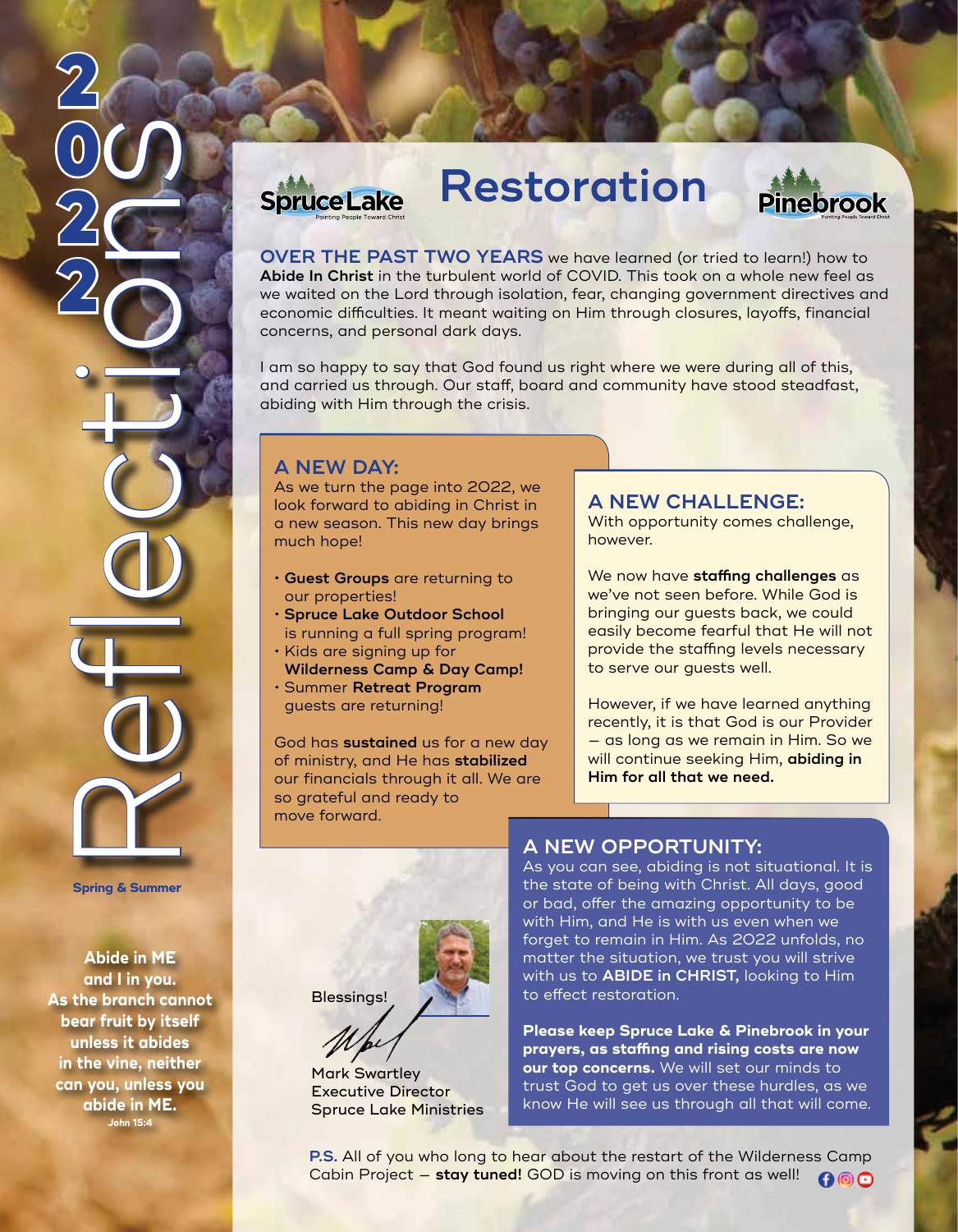# **Faces of Restoration**

**We praise God for the team He has given us, who helped get us through a trying year (2021), and will help restore ministry to full strength.** We can't mention everyone here, but these persons represent all of our staff who serve so well!



**BETHANY Brown Marketing / Fr. Desk** • Bethany's expertise in social media has already boosted our presence. Look for creative posts on our social platforms.



**DEBRA Fisher Housekeeping Manager** • Debra, along with our Laundry Technician + 3 full-time Housekeepers steadfastly did the work of normally 7 staff this past fall & winter.



#### **DAWN & HERB Lantz Sales**

• The Lantz's have counseled hundreds and hundreds of groups about their bookings an amazing feat.



#### **Pinebrook Day Camp** • Even with a lean team, Martha helped our first summer of Day Camp at Pinebrook to exceed expectations.



### **JARED Brawley Food Service**

• Jared cheerfully led Pinebrook's young Food Service team, managing procedures and recipes with expertise.



**L-R, Back:** Natalie Loos, Tate Stone (Pinebrook), Jeffrey Kessler, Dylan Grimm, Melea Shaeffer (Pinebrook), Jonny Tice, Staff Advisor.

**Front:**  Moraya Tellado, J.J. Franke, Kimberly Rice, Dave Magnin (Pinebrook)

## **The AGAPE team has made work lighter and days brighter!**

Our new **AGAPE Internship Program** continues to be a wonderful asset for Spruce Lake and Pinebrook — and in the life of each participant. They have provided enthusiastic, capable help in all departments, and met weekly for activities and learning sessions. **In March and April, each of the nine persons** met with executive and youth ministry leaders to present a potential need or problem and suggest ways to improve it.



## **Volunteers can't do it without you!**

We look to our volunteers and work groups to help us keep the grounds looking lovely. **Right now we have some holes to fill in our line-up.** If you can serve for a few hours, a whole day, or entire weekend, **please call Dave Trout at 570-236-1489**.

Pictured above is part of the group from **Brick Lane Community Church,** Elverson, PA, who volunteered April 2. *THANKS for coming!*

**Why farm it out when Steve can do it?**

Steve Landes is installing four **ADA accessible bathrooms** in Pinebrook lodges, as in the above photo.

He also created and installed **Pinebrook's 18-hole disc golf course.** It has become one of the highest rated courses in PA, attracting players almost daily from near and far.







AGAPE team & coached 16 schools into returning the fall of 2021.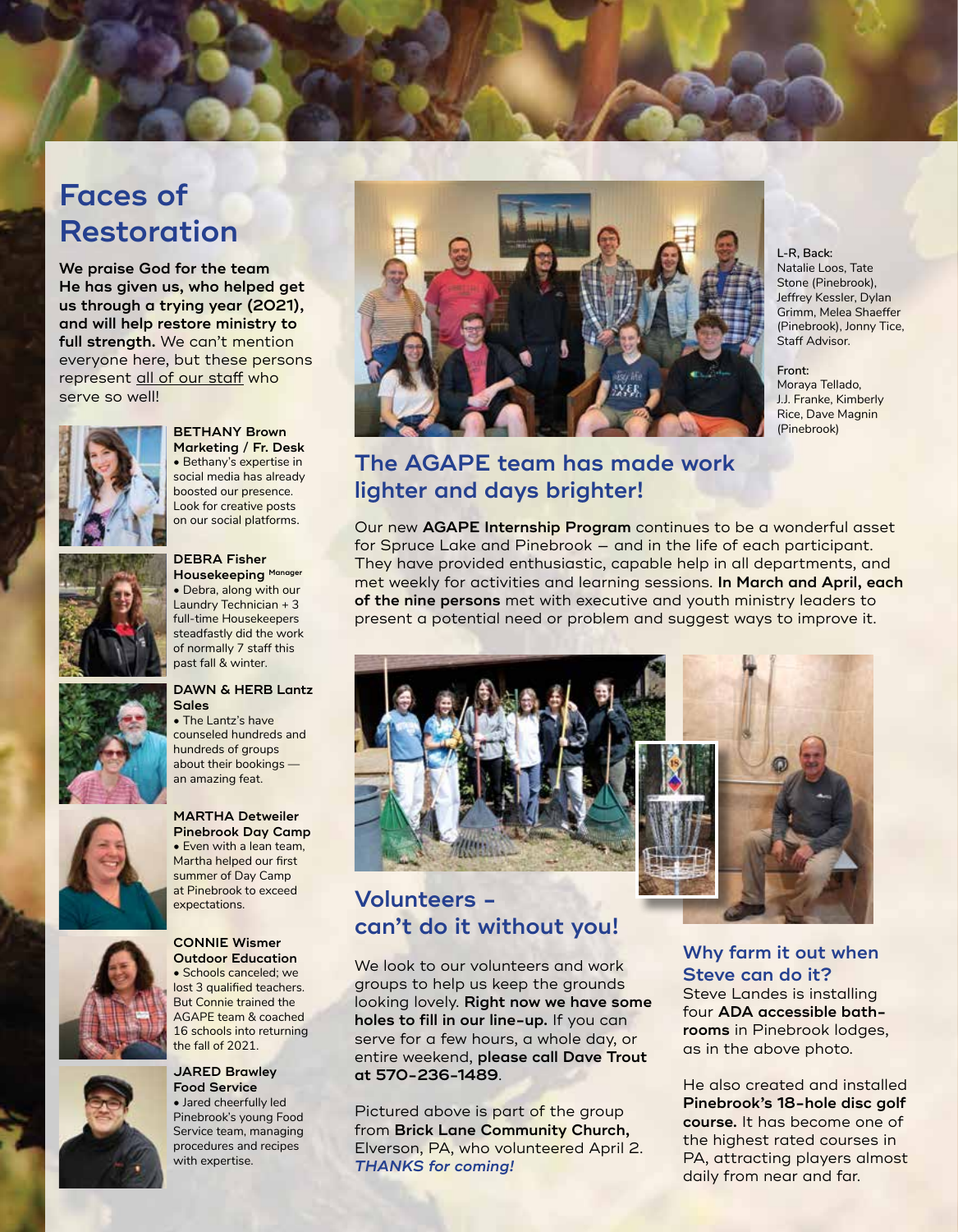# **Youth Ministry**





Three of our **2021 Leaders in Training, L-R:** Dax Hughes, Eve Ramsey and Vincent Sturdevant.

# **Restoration Goals**

1. Restore **Wilderness Camp**  attendance to 750+ campers; we're well on the way!

2. Continue to grow **Pinebrook Day Camp** to 70+ campers a week; we're off to a good start!

3. Regrow **Spruce Lake Day Camp** to at least 100 campers a week. Parents are already signing up!

4. In **Outdoor Education,** we're aiming for 1,400 participants in 2022! NEW this fall—two Outdoor Skills classes, Archery & Slingshot.

# **NEW! Junior Leaders in Training**

Our new **Junior Leaders in Training program is a one-week introduction** to serving at Spruce Lake, a great first step to being on our future ministry team!

Participants will see all that happens to make summer camp run smoothly. The program includes service around camp, fun group activities, and discipleship formation led by staff. This summer we will dive into the concept of identity and who we are in Christ.

**2022 JUNIOR LIT - minimum age, 15** • July 31-August 5: \$99 lodging, meals & activities

Our **Senior LIT Program is still two weeks per session,** providing expanded work experience, leadership opportunities, and discipleship training to become Christlike, fun-loving role models.

**2022 SENIOR LIT - minimum age, 16** • June 18-July 1 *and* July 2-15: \$199 lodging, meals & activities



## **Upgrades!**

**Work has begun at Wilderness Camp to spruce up the Pavilion.**  We are replacing the current wooden doors with new glass garage doors to bring the outdoors in all year round. A new metal roof and paint to match Mountain View activity center are next on the list.







**Golf, dinner & auction to support campers ages 7-18!**

Register your foursome! Space is limited www.sprucelake.org/events/golf